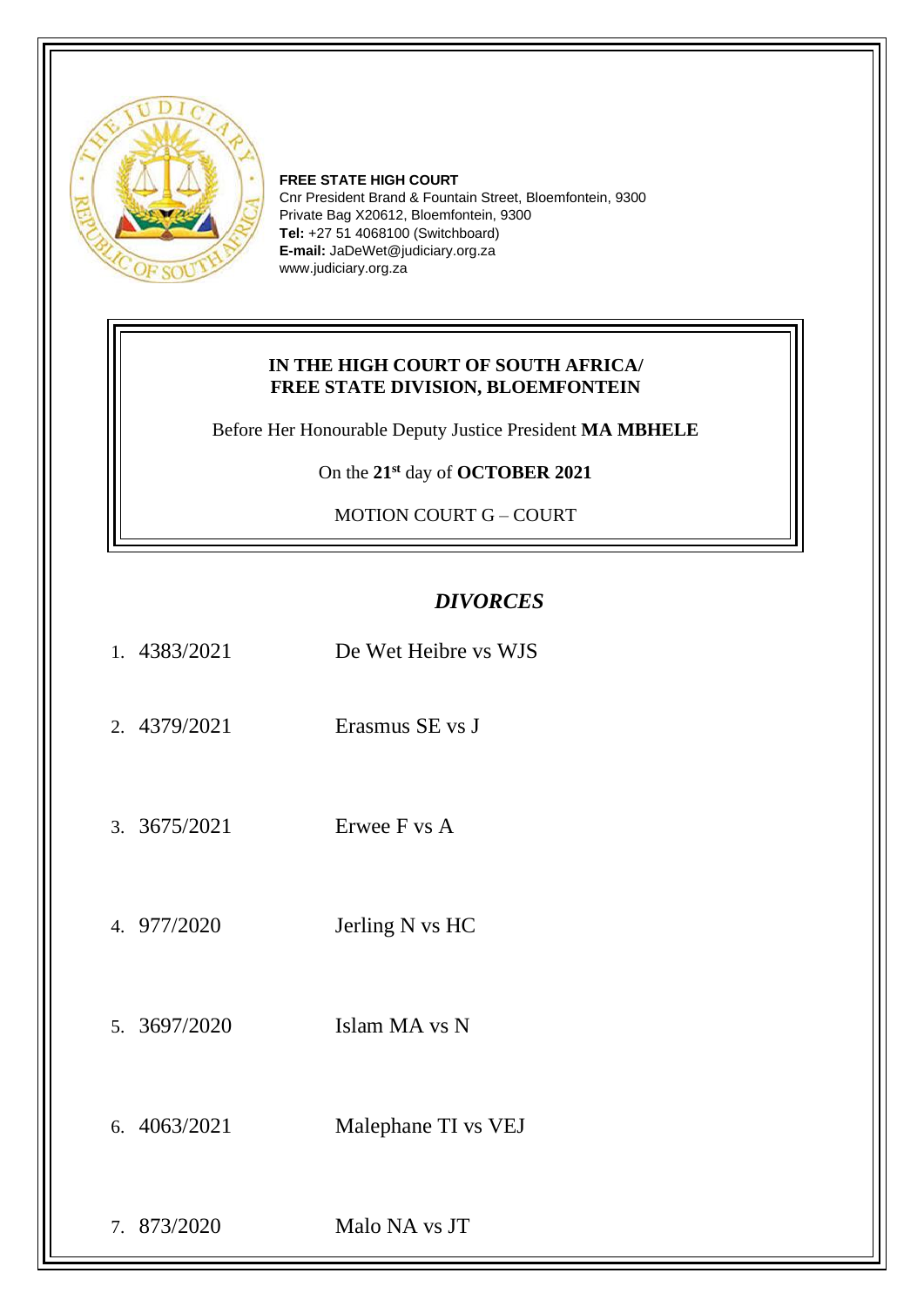| 8. 916/2021       | Nell D vs NDA                                                                                                          |  |  |  |  |
|-------------------|------------------------------------------------------------------------------------------------------------------------|--|--|--|--|
| <b>ADMISSIONS</b> |                                                                                                                        |  |  |  |  |
| 9. 3868/2021      | Sodawe YP<br>Advocate                                                                                                  |  |  |  |  |
| 10.3964/2021      | Mongale KR<br>Legal practitioner                                                                                       |  |  |  |  |
| 11.3199/2021      | Naicker AB<br>$\zeta$ $\zeta$                                                                                          |  |  |  |  |
|                   | <b>DEFAULT JUDGMENT</b>                                                                                                |  |  |  |  |
| 12.4262/2018      | Santam (Pty) (Ltd) t/a Santam Agri vs Claassen AC N.O. & 2 Others<br>Money owing                                       |  |  |  |  |
| 13.159/2021       | Expantrade Thirty Six (Pty) Ltd t/a Wright Guard Security Services<br>vs Atvance Commodities (Pty) Ltd & 1 Other<br>66 |  |  |  |  |
| 14.3183/2021      | Gladiator Properties CC v Abid Akram & 1 Other<br>$\zeta$ $\zeta$                                                      |  |  |  |  |
| 15.3218/2021      | Pro-Spes Properties Proprietary Ltd vs Raubenheimer R<br>66                                                            |  |  |  |  |
| 16.4246/2019      | Firstrand Bank Ltd t/a First National Bank vs Andulucia Trading 249<br>(Pty) Ltd<br>Declare property executable        |  |  |  |  |
| 17.3447/2020      | The Standard Bank of SA Ltd vs Lindela Mbulelo Gratitude Mfazi<br>$\zeta$ $\zeta$                                      |  |  |  |  |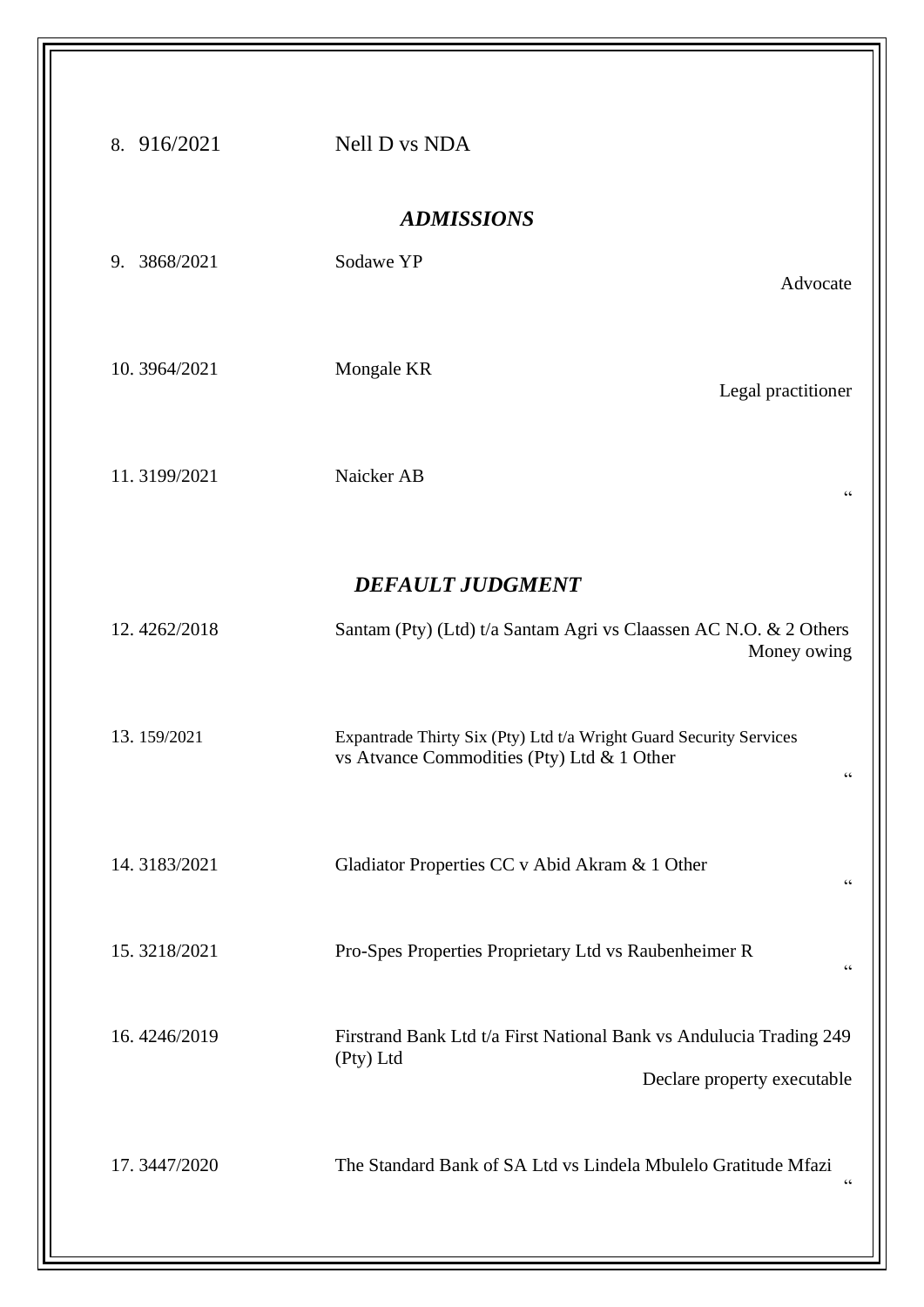| Tuhf Urban (RF) Ltd vs Fountain View Lodge (Pty) Ltd & 2 Others |                |
|-----------------------------------------------------------------|----------------|
| Firstrand Bank Lrd vs Mynhardt TJ & 1 Other                     | $\zeta\,\zeta$ |
| Carels JJ vs RAF                                                | Damages        |
| <b>INSOLVENSIES</b>                                             |                |
| Smith PL vs PL & 1 Other                                        | Sequestration  |
| Steyn AJ vs Steyn AJ N.O. & 2 Others                            | $\zeta\,\zeta$ |
| <b>UNOPPOSED APPLICATIONS</b>                                   |                |
| Senwes Ltd vs Malindi Farming and Projects (Pty) Ltd & 1 Other  | Interdict      |
| Pieterse HRB vs Drotske AE                                      |                |
| Mphafi Khang Inc & 1 Other vs Telkom SA Loc Ltd                 | $\,$ 6 $\,$    |
| Dayile PE vs Minister of Police & 1 Other                       | $\zeta\,\zeta$ |
| Bridge Taxi Finance GJ (Pty) Ltd vs Mohlahloe TJ                | $\mbox{\bf G}$ |
| Lekeno SJ & 1 Other vs Methola Visible Speed                    | To compel      |
|                                                                 |                |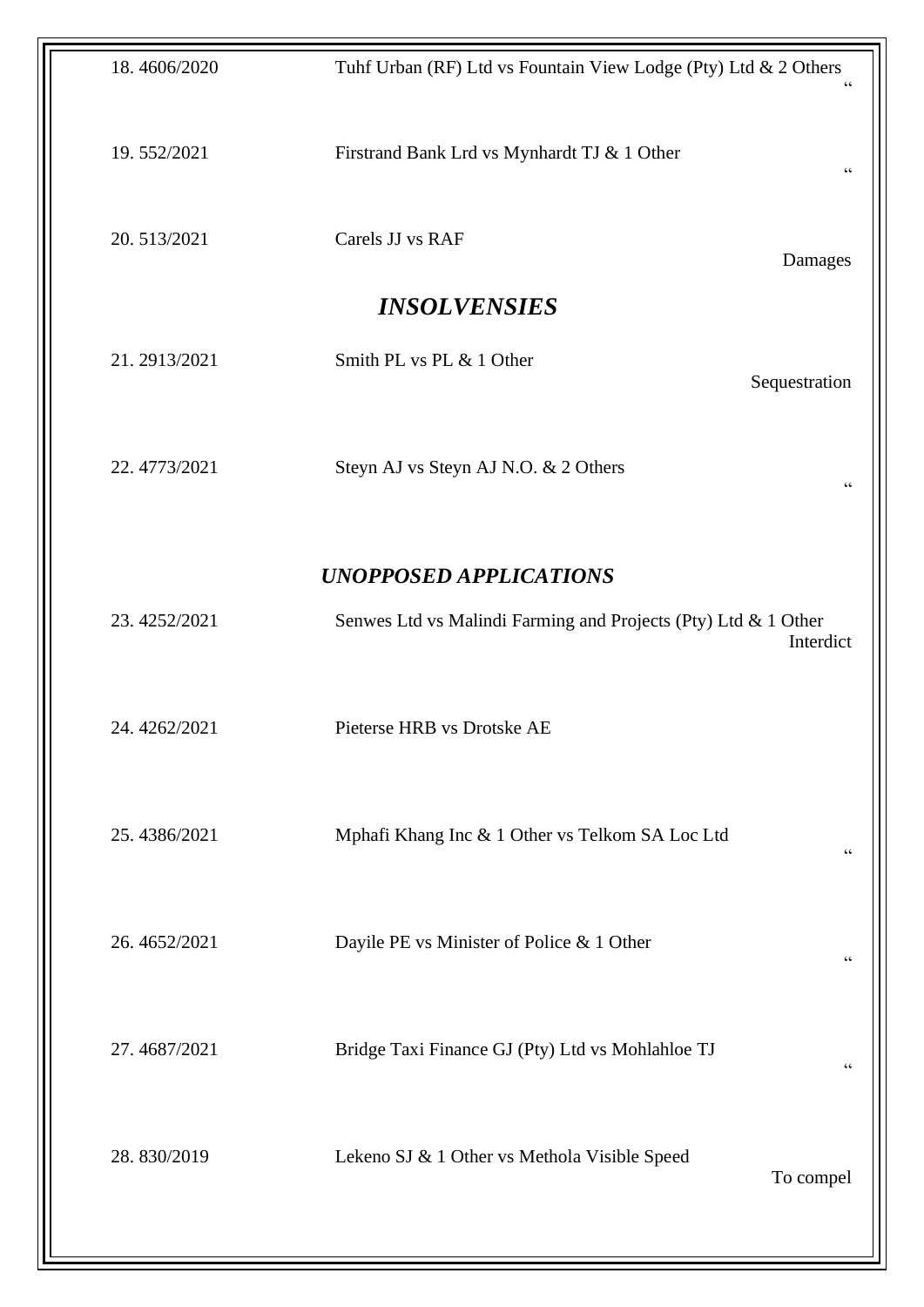| 29.4540/2020   | Absa Bank Ltd vs Hearn D<br>To compel                                          |
|----------------|--------------------------------------------------------------------------------|
| 30.4380/2021   | Kleynhans EPJ vs The University of the FS<br>$\zeta \, \zeta$                  |
| 31.2635/2021   | Fayi N vs Setati P<br>$\zeta \, \zeta$                                         |
| 31.a 1454/2020 | Mafube Local Municipality vs Eskom Holdings Soc Ltd & 13 Others<br>Condonation |
| 32.558/2020    | Santam (Pty) Ltd vs Du Plessis A N.O. & 4 Others<br>Removal of condonation     |
| 33.6385/2017   | Prinsloo AG vs FR<br>Contempt of court order                                   |
| 34.3882/2017   | MM Taunyane obo SD Letean vs RAF<br>Judicial reviews                           |
| 35.5772/2017   | Myburg PH vs RAF<br>$\zeta \, \zeta$                                           |
| 36.4369/2019   | Nkwale SJ vs RAF<br>$\zeta$ $\zeta$                                            |
| 37.4313/2021   | Smuts R vs J<br>Surrender of estate                                            |
| 38.3773/2018   | Setshego NJ N.O. & 1 Other vs Omnia Group (Pty) Ltd t/a Omnia<br>Fertiliser    |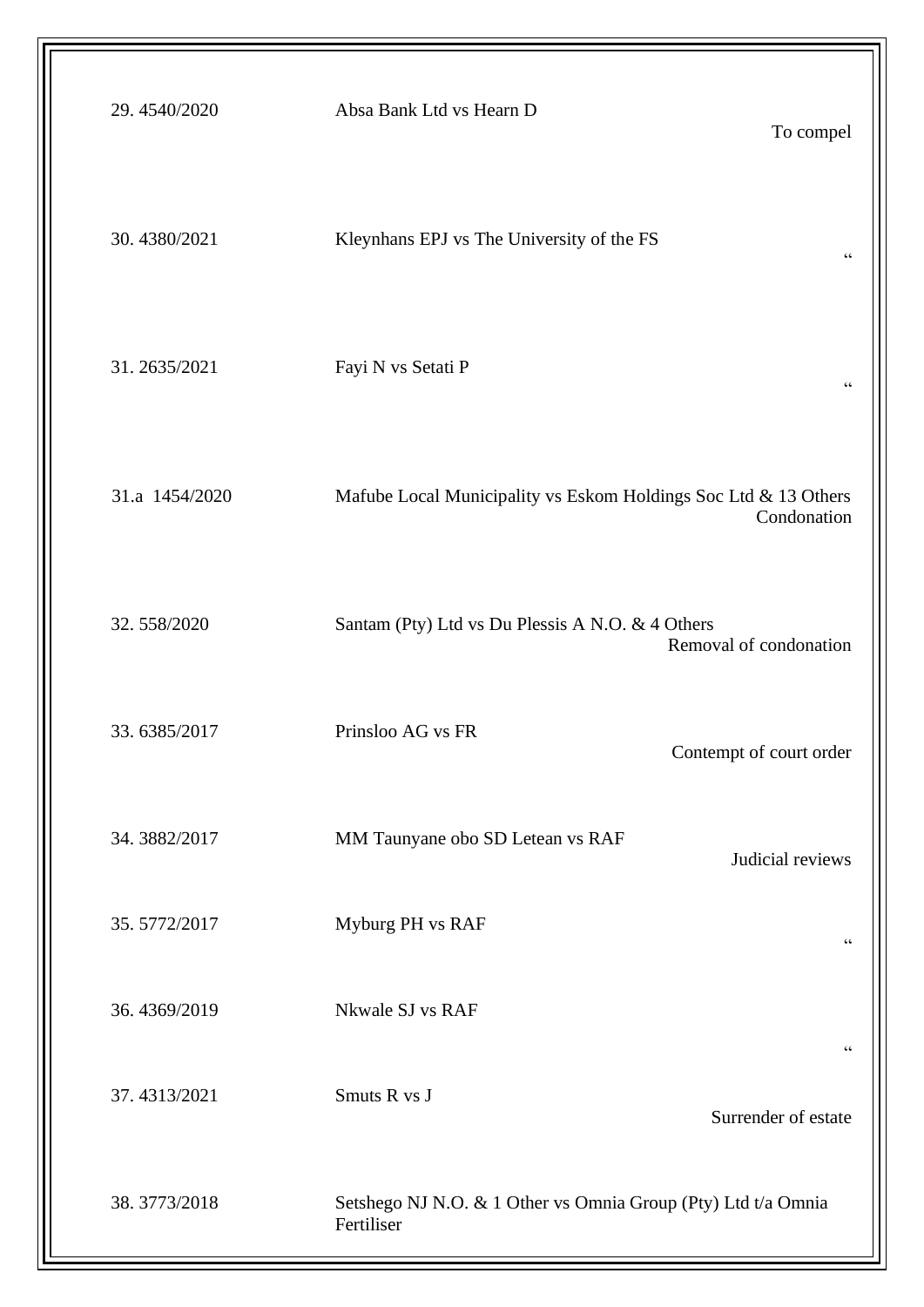| Notarial bond                                                                                                   |              |
|-----------------------------------------------------------------------------------------------------------------|--------------|
| Mogane L vs P                                                                                                   | 39.3817/2021 |
| Notarial contract                                                                                               |              |
| Lequbu Specialised Services (Pty) Ltd vs Mangaung Local<br>Municipality<br>To strike out                        | 40.3328/2021 |
| BHBW South Africa (Pty) Ltd vs Global Group Demolition<br><b>Contractors Proprietary Ltd</b><br>$\zeta$ $\zeta$ | 41.4032/2018 |
| SB Guarantee Company (RF) Proprietary Ltd vs Mahlangu P<br>$\zeta$ $\zeta$                                      | 42.3979/2020 |
| Nomawetu Gcakasi vs RAF<br>Transfer of case                                                                     | 43.2527/2021 |
| The Standard Bank of SA Ltd vs Cymbol Consulting (Pty) Ltd & 1<br>Other<br>Settlement agreement                 | 44.4761/2021 |
| Louw M<br>Curator bonis                                                                                         | 45.5114/2019 |
| Meyer E<br>C.A.L                                                                                                | 46.3684/2021 |
| Toyota SA Motors (Pty) Ltd vs Wepener E<br>Substituted service                                                  | 47.4726/2021 |